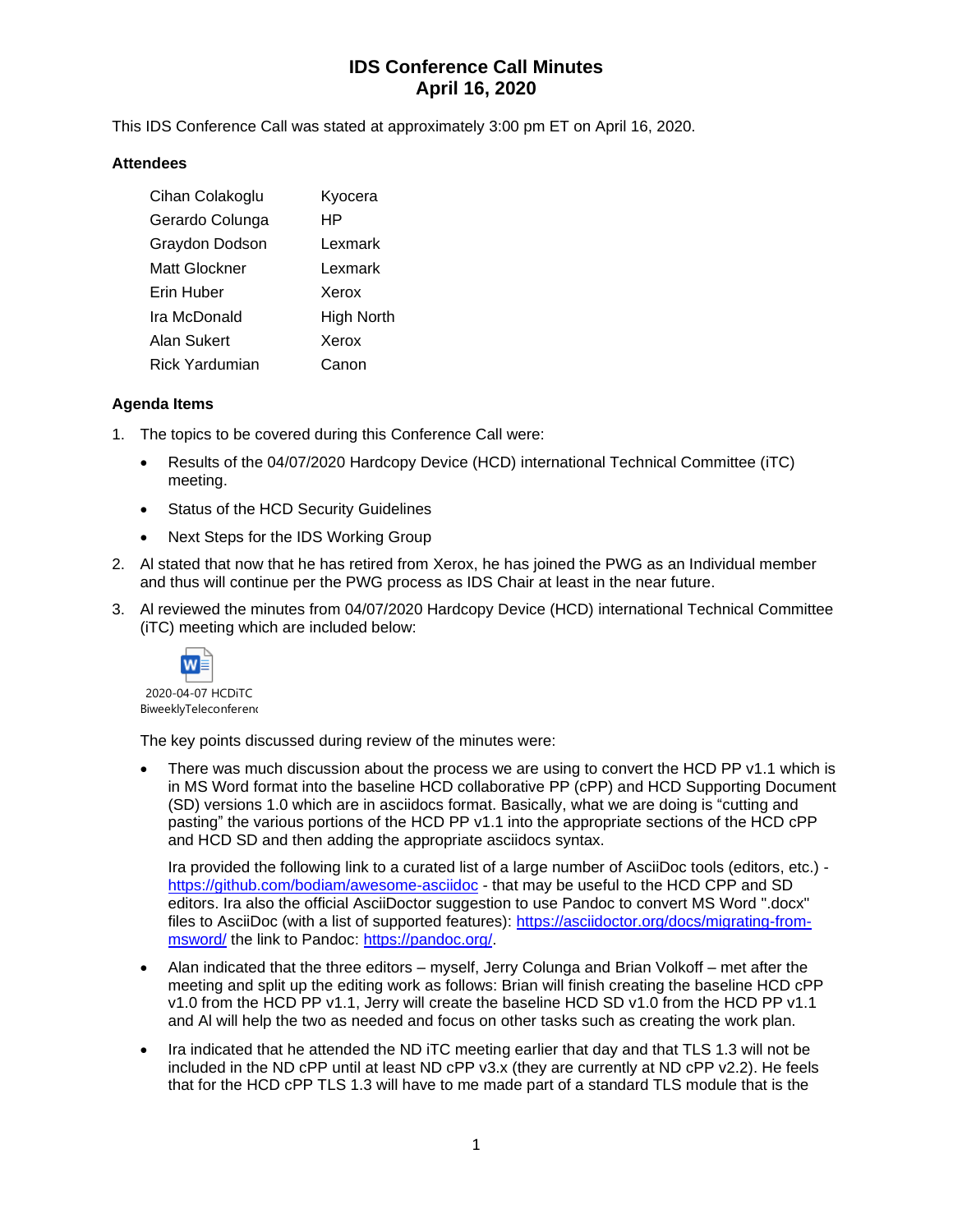output from the TLS Task Force that can (and will) be used across multiple cPPs that have TLS requirements such as mobile, biometrics, as well as HCD.

Ira also indicated that there is a small update to ND cPP v2.2 coming with just editorial changes. Ira then gave a quick update of the ND iTC subgroup status. The only meaningful updates are that:

- the X.509 subgroup is looking at trustors,
- the TLS subgroup is deferring work on DTLS at the present time and
- the ND NIT (the Interpretation Team) is essentially on hold at this time. Because of this if an ND product in evaluation needs some type of interpretation the ND iTC will work with the applicable evaluation lab to determine an appropriate course of action to keep the evaluation moving forward.
- We are still planning on the aggressive schedule below of having an HCD cPP v1.0 issued within 24 months, which means sometime in 2Q 2022. That means that we will need a 1<sup>st</sup> working draft probably in 3Q 2020 (that would be basically the baseline draft) and then the  $2<sup>nd</sup>$  baseline draft which would be the first real draft with the planned content for HCD cPP v1.0 for a more general review in 2Q 2021.
- The HCD PP v1.1 which we never got approved by NIAP is still going to be the basis for HCD cPP v1.0. The key will be determining what additional requirements to add while keeping the scope constrained enough to have a chance to meet the 24-month goal. The keys will be coming up with a prioritized list of what requirements need to go into HCD cPP v1.0 and establishing early on a set of agreed-upon ground rules on how we'll agree on that prioritized list and where the cutoff on the list will be.
- It was mentioned that because of the shutdown due to the coronavirus NIAP has been totally shut down indefinitely. That has impacts in terms of the fact NIAP is responsible for updating the Common Criteria portal and of course any certifications that were in process in NIAP. However, evaluation labs are still working and evaluations that were started under NIAP can still move forward until they get to the point where some type of NIAP action is required.
- 4. Ira indicated that he has done no work on the HCD Security Guidelines.
- 5. Al then went into the last topic which was about the next steps for the IDS Working Group. Al would like to expand the outreach of the IDS WG to go beyond just the HCD iTC because there are other standards activities on-going withing the various communities that impact either directly or indirectly HCDs and imaging devices. Al then went through a list of standards bodies that Ira had put together almost a year ago back in April 2019 that the IDS WG must consider looking at - that list is included as Attachment 1 to these minutes.

Ira went through the various standards bodies listed in the attachment. The two that Ira singled out that we might want to focus on first were:

- RATS (Remote ATtestation ProcedureS)
- IRTF CFRG (Internet Research Task Force Crypto Forum RG)

but he did indicate that all of them were worth pursuing. In the coming weeks we will start investigating some of these and determine which ones we should start following as a WG.

#### **Actions:**

There were no actions that resulted from this call.

#### **Next Steps**

• The next IDS Conference Call is scheduled for April 30, 2020 at 3:00P ET / 12:00N PT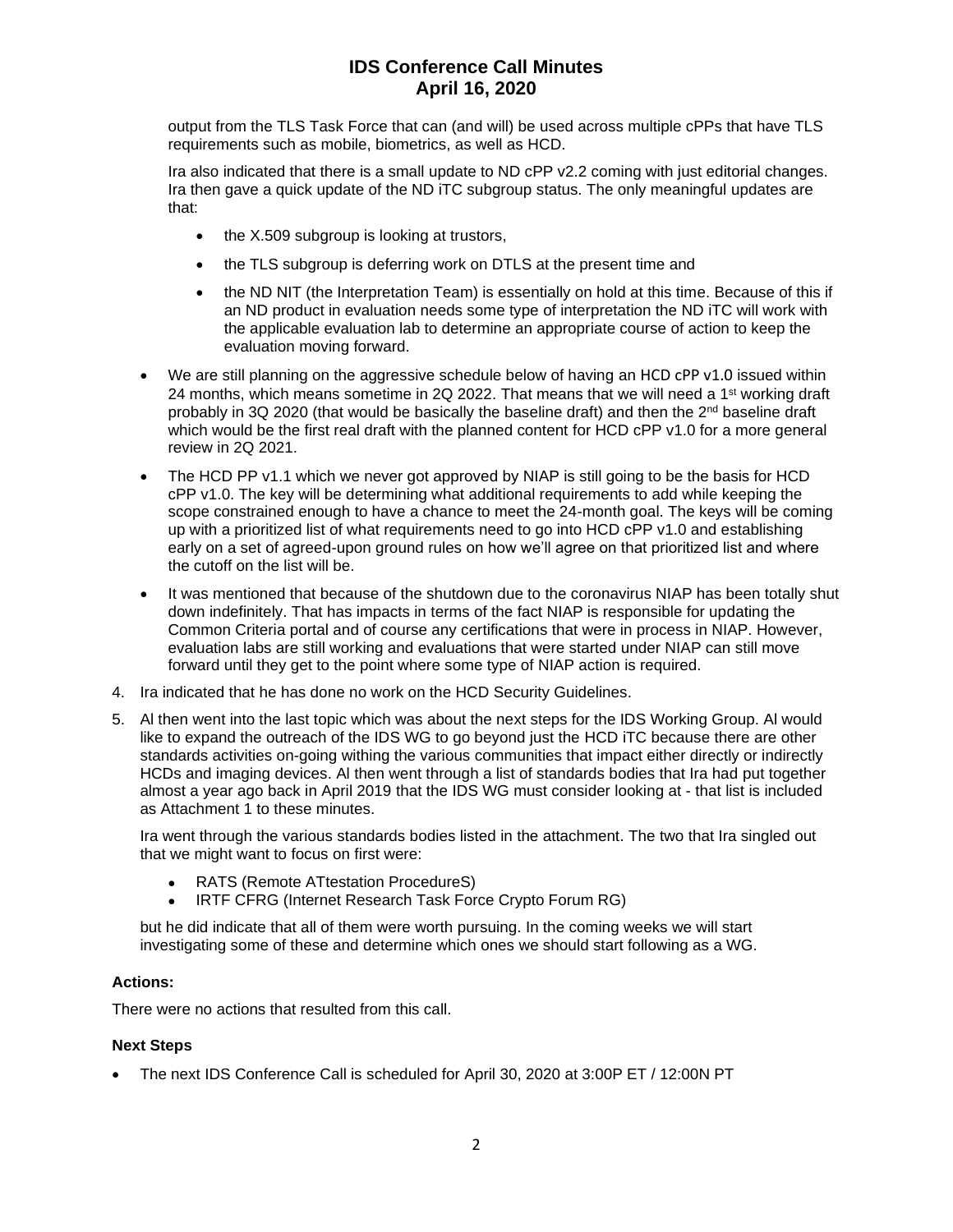This IDS Conference Call was completed at approximately 4:05 pm ET on April 16, 2020.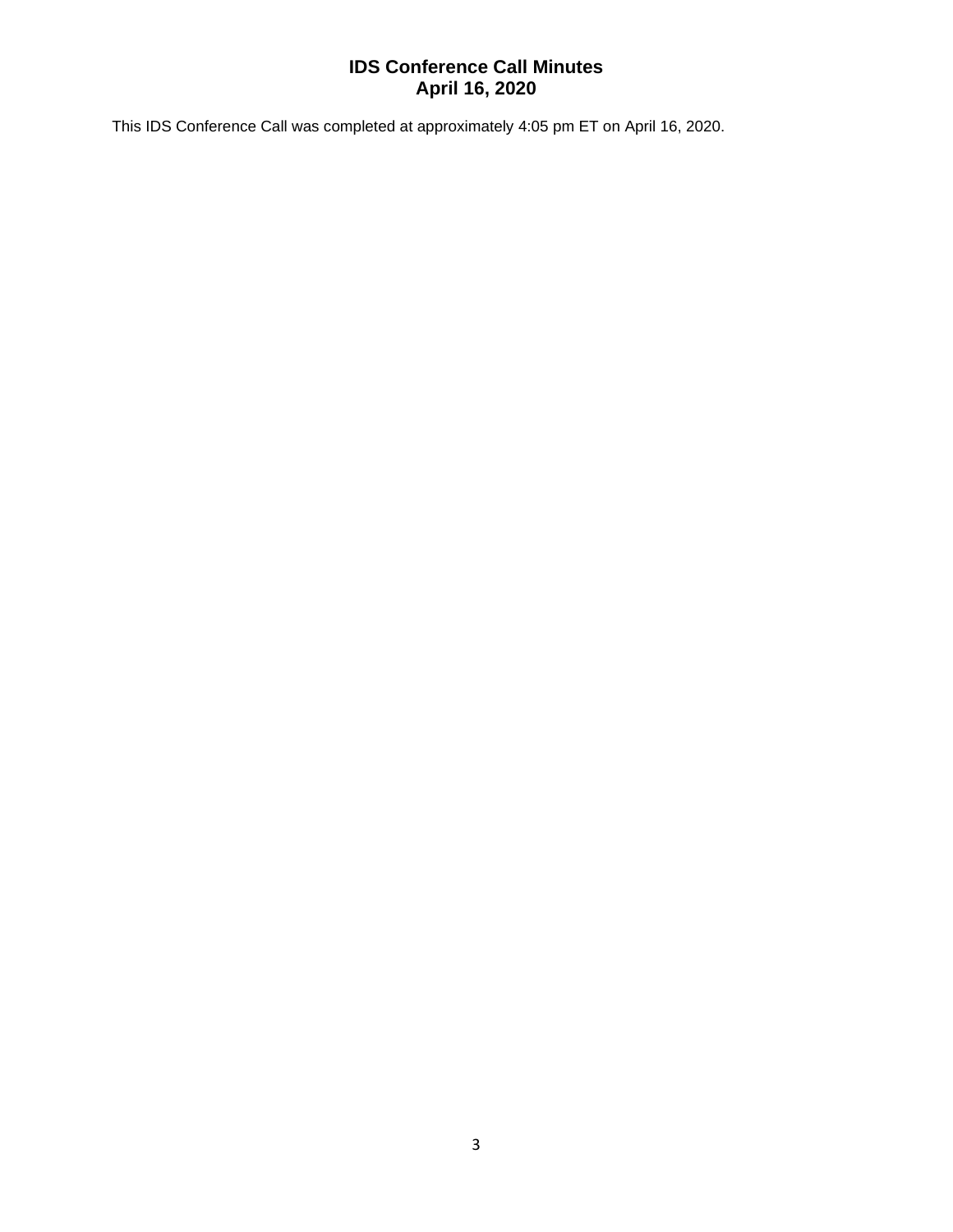## Attachment 1 Potential Standards Efforts to Be Watched

(1) IETF (Internet Engineering Task Force) - FREE!

- \* TLS (Transport Layer Security) WG
- -- [https://datatracker.ietf.org/wg/tls/charter/](mhtml:file://C:/Users/Alan%20Sukert/AppData/Roaming/CDTPL/2770691a-3168-43e0-af37-21396f61dade.mht!https://datatracker.ietf.org/wg/tls/charter/)
- -- vendors, cryptographers, and gov't agencies worldwide
- \* SACM (Security Automation and Continuous Monitoring)
- -- [https://datatracker.ietf.org/wg/sacm/about/](mhtml:file://C:/Users/Alan%20Sukert/AppData/Roaming/CDTPL/2770691a-3168-43e0-af37-21396f61dade.mht!https://datatracker.ietf.org/wg/sacm/about/)
- -- heavy TCG and US gov't participation "son of SCAP"
- \* RATS (Remote ATtestation ProcedureS) brand new!
- -- [https://datatracker.ietf.org/wg/rats/about/](mhtml:file://C:/Users/Alan%20Sukert/AppData/Roaming/CDTPL/2770691a-3168-43e0-af37-21396f61dade.mht!https://datatracker.ietf.org/wg/rats/about/)
- -- device and entity attestation heavy TCG, GP, ARM, USG participation

\* SAAG (Security Area Advisory Group)

- -- [https://www.ietf.org/mailman/listinfo/saag](mhtml:file://C:/Users/Alan%20Sukert/AppData/Roaming/CDTPL/2770691a-3168-43e0-af37-21396f61dade.mht!https://www.ietf.org/mailman/listinfo/saag)
- -- heads-ups on new and ongoing security work
- \* IRTF CFRG (Internet Research Task Force Crypto Forum RG)
- -- [https://datatracker.ietf.org/rg/cfrg/about/](mhtml:file://C:/Users/Alan%20Sukert/AppData/Roaming/CDTPL/2770691a-3168-43e0-af37-21396f61dade.mht!https://datatracker.ietf.org/rg/cfrg/about/)
- -- pre-eminent group of cryptographers and security experts!
- (2) TCG (Trusted Computing Group) \$15K/year for corporations
- -- [https://trustedcomputinggroup.org/](mhtml:file://C:/Users/Alan%20Sukert/AppData/Roaming/CDTPL/2770691a-3168-43e0-af37-21396f61dade.mht!https://trustedcomputinggroup.org/)
- -- Ricoh, Canon, Google, Qualcomm, Samsung, Infineon, NXP, etc. members
- \* TPM (Trusted Platform Module)
- -- [https://trustedcomputinggroup.org/work-groups/trusted-platform-module/](mhtml:file://C:/Users/Alan%20Sukert/AppData/Roaming/CDTPL/2770691a-3168-43e0-af37-21396f61dade.mht!https://trustedcomputinggroup.org/work-groups/trusted-platform-module/)
- -- voting TPM 2.0 r1.55 out for public review \*and\* publication

\* TNC (Trusted Network Communications)

- -- [https://trustedcomputinggroup.org/work-groups/trusted-network-communications/](mhtml:file://C:/Users/Alan%20Sukert/AppData/Roaming/CDTPL/2770691a-3168-43e0-af37-21396f61dade.mht!https://trustedcomputinggroup.org/work-groups/trusted-network-communications/)
- -- heavy collaboration w/ IETF NEA, SACM, RATS, and others
- \* EmSys (Embedded Systems)
- -- [https://trustedcomputinggroup.org/work-groups/embedded-systems/](mhtml:file://C:/Users/Alan%20Sukert/AppData/Roaming/CDTPL/2770691a-3168-43e0-af37-21396f61dade.mht!https://trustedcomputinggroup.org/work-groups/embedded-systems/)
- -- SGs on Network Equipment, IoT, Industrial, Vehicles, etc.
- -- home of former Hardcopy Device WG
- \* MPWG (Mobile Platform WG) and TMS (Trusted Mobility Solutions) WG
- -- [https://trustedcomputinggroup.org/work-groups/mobile/](mhtml:file://C:/Users/Alan%20Sukert/AppData/Roaming/CDTPL/2770691a-3168-43e0-af37-21396f61dade.mht!https://trustedcomputinggroup.org/work-groups/mobile/)
- -- mobile phones, telecom networks, 4G and 5G w/ ETSI, 3GPP, GP, etc.